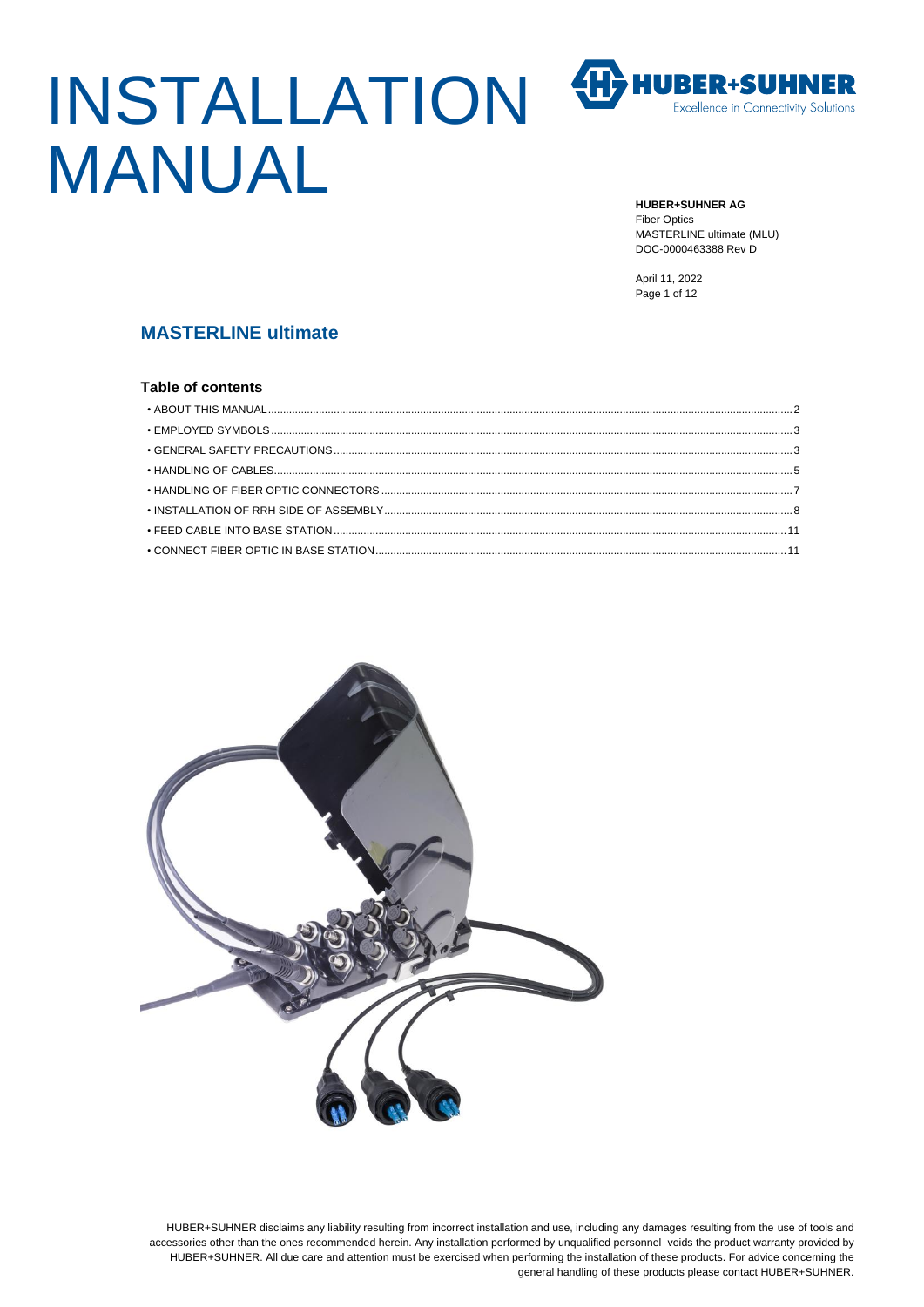Page 2 of 12 **INSTALLATION MANUAL MASTERLINE ultimate**



## **ABOUT THIS MANUAL**

This manual is intended for installation and service personnel who are involved in the planning, installation, operation and maintenance of HU-BER+SUHNER MASTERLINE Fiber Optic Cable systems.

Please read the complete manual prior to unpacking and installation of the product.

This manual assumes that the installer has at least a basic experience and understanding of passive fiber optic equipment, as well as some familiarity with its operation. The information covered in this manual should be fully understood prior to installation.

#### **Safety**

The following general safety precautions must be observed during all phases of an installation. Failure to comply with these precautions, or with specific warnings elsewhere in this manual willfully violates the intended use of the product.

WARNING and DANGER statements have been strategically included in the text to alert personnel to possible hazards. The safety advice given must be closely followed.

### **Copyright / Disclaimer**

Copyright © 2015 by HUBER+SUHNER

The contents of this publication may not be reproduced in any part or as a whole, transcribed, stored in a retrieval system, translated into any language, or transmitted in any form or by any means, electronic, mechanical, magnetic, optical, chemical, photocopying, manual, or otherwise, without the prior written permission of HUBER+SUHNER.

HUBER+SUHNER reserves the right to revise this documentation periodically without any obligation to provide notification of such revision or changes.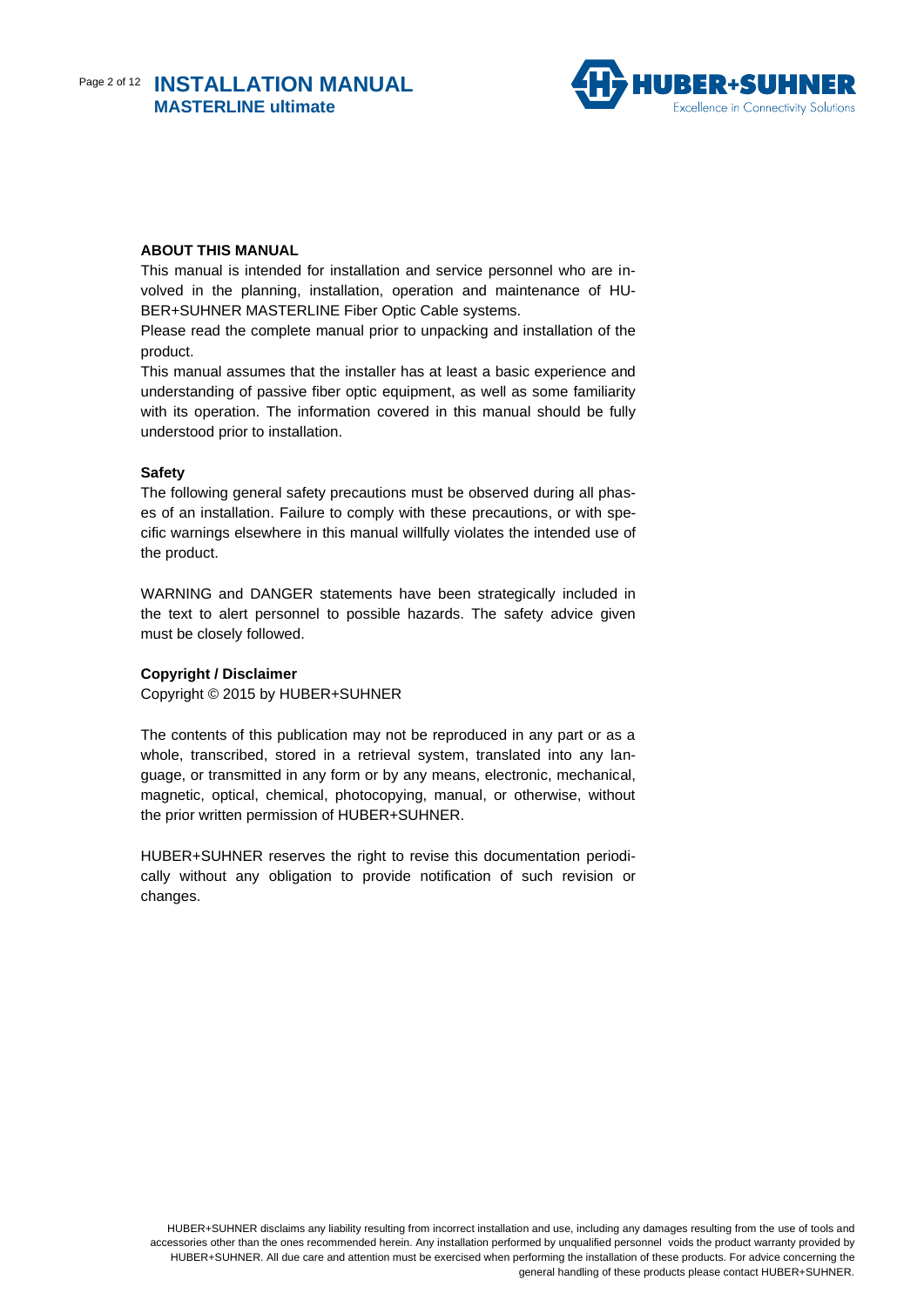



### **EMPLOYED SYMBOLS**

Read and understand the safety precautions and application advice given is this document. The following symbols are employed:



**Hazard Indication and Precautions** 



**Mandatory Notice and Actions**

## **GENERAL SAFETY PRECAUTIONS**



**Working Safety Precautions**

Installation of optical communication systems involves activities, which possibly pose a safety hazard to the installer. The installer is responsible for compliance with all applicable working safety standards and regulations like Occupational Health and Safety, Health and Safety at Work and others.

- Do not work in constricted or sealed areas
- Do not work on unstable workbenches
- Observe ladder safety rules
- Do not work in explosive areas



## **Electrical Safety Precautions**

Any part of an optical communications system as well as the completed system must fully comply with all applicable electrical safety standards and regulations like NFPA 70 (NEC), NESC, OSHA 1910, EN 60950, EN 61557 and others. This also includes compliance to local building and fire codes.

- As a fiber optic installer, do not work with or near electrically energized systems
- Only trained and qualified personnel is allowed to install and work with or near electrical equipment
- Protect de-energized electrical systems or components effectively against re-energizing
- Strictly adhere to applicable grounding and bonding regulations when building optical communications systems
- Exclude all unauthorized personnel from the immediate electrical hazard area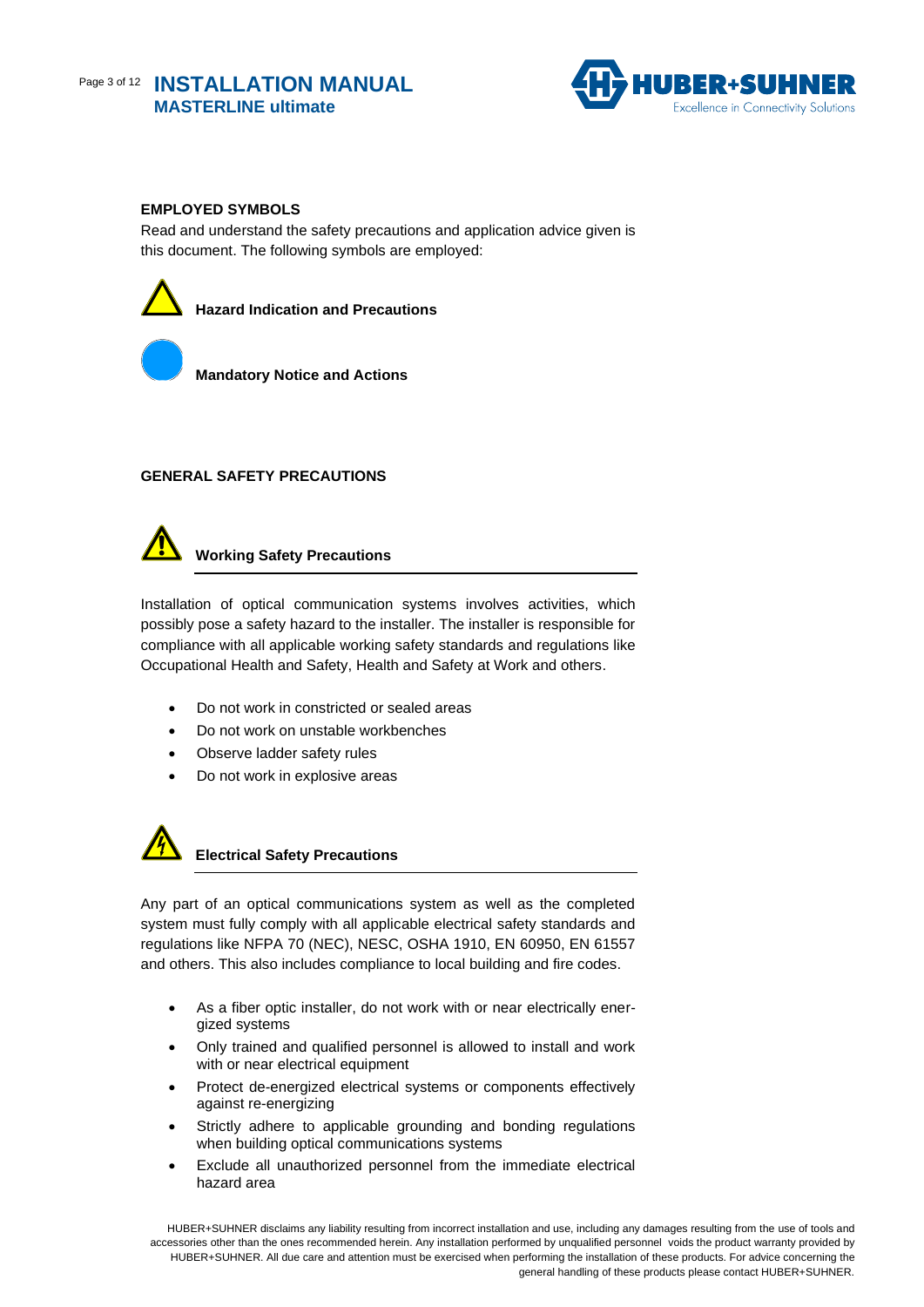Page 4 of 12 **INSTALLATION MANUAL MASTERLINE ultimate**





Invisible laser radiation poses risks of serious eye injury. Always work in full conformance with applicable laser safety standards and regulations and use protective eye devices according to OSHA 1926.102 (b), EN 207, EN 208 and others.

- DO NOT look directly into a fiber end without verifying that the line being observed is completely de-energized
- DO NOT examine fiber ends using a microscope without verifying that the line being observed is completely de-energized
- Always use a fiber optic power meter to make certain the fiber is dark



## **Fiber Safety Precautions**

Always work in full conformance with applicable materials safety standards and regulations like Occupational Health and Safety, Health and Safety at Work and others.

- Always follow the recommended safety practices when working with fibers
- Always wear safety glasses when working with fibers
- Use adhesive tape and sealed containers to trap loose pieces of fiber
- Do not let cut pieces of fiber stick into clothing or drop in the work area
- Do not allow fiber particles remain on clothing and in the working environment
- Exclude all food and drink from the working area
- Dispose of all fiber scraps and cut fiber pieces properly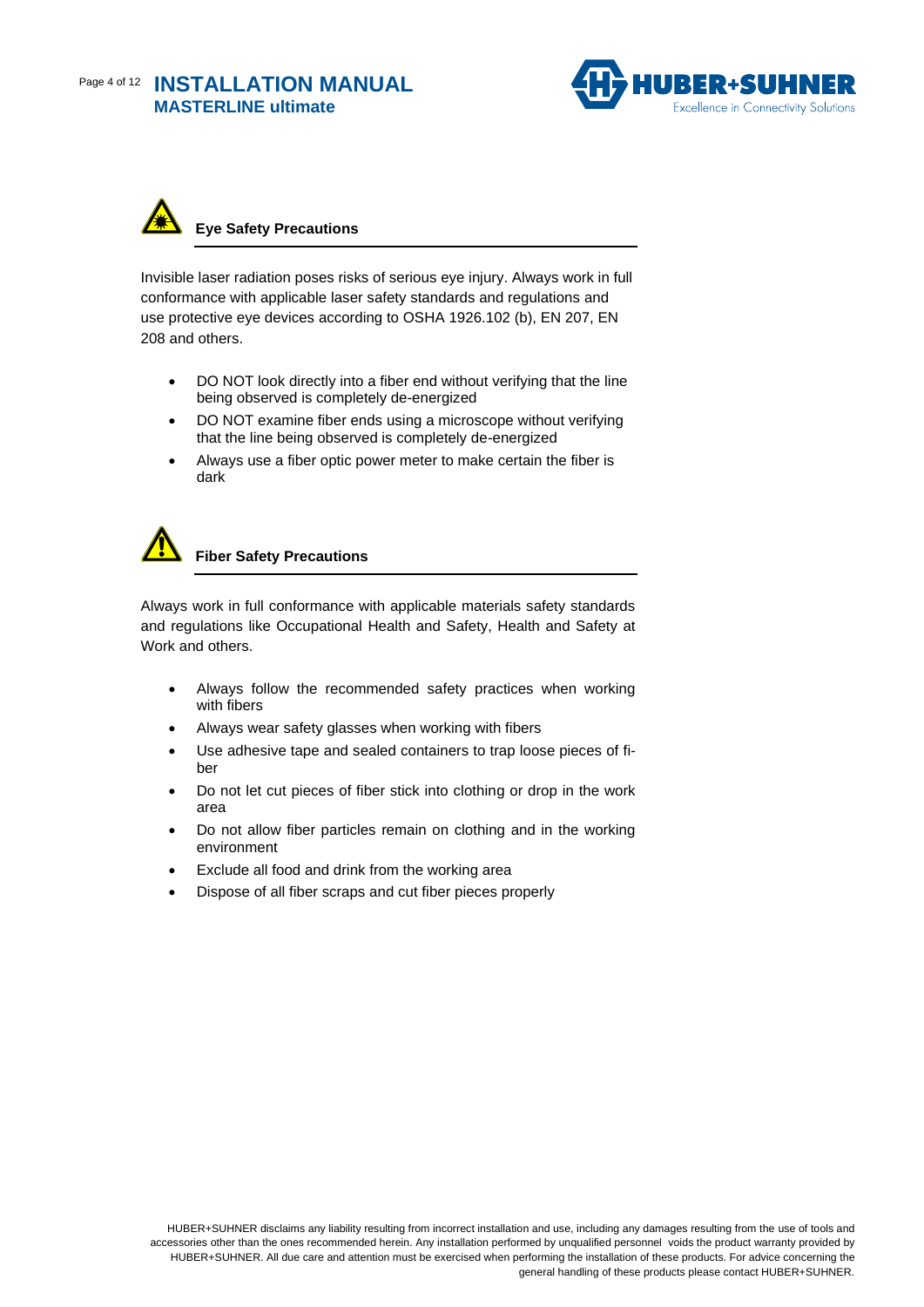

## **HANDLING OF CABLES**



**Cable Bending**

Excessive cable bending invokes unacceptable fiber stress inside the cable and material degradation. This leads to increased cable link attenuation and to permanent cable damage.

- Always keep cable bend radius above specified limit: Refer to appropriate datasheet for details
- AVOID cable bends around sharp objects
- Use anti-kink devices to prevent kinks and loops in optical cables
- Use bend protection devices to avoid sharp bends in optical cables



## **Cable Crushing**

Excessive cable crushing invokes unacceptable fiber bending inside the cable and material degradation. This leads to increased cable link attenuation and to permanent cable damage.

- Avoid cable crushing exceeding the acceptable limit: Refer to appropriate datasheet for details
- Avoid crushing optical cables between sharp objects
- DO NOT use cable ties to attach optical cables
- DO NOT use hose clamps to attach optical cables
- Avoid placing heavy objects on optical cables
- Avoid overriding optical cables by heavy vehicles
- Use cable conduits to protect optical cables from lateral pressure



## **Cable Pulling**

Excessive cable tensile loading invokes unacceptable fiber stress inside the cable and material degradation. This leads to increased cable link attenuation and to permanent cable damage.

- Always keep tensile loads in optical cables below the specified limit at any time: Refer to appropriate datasheet for details
- DO NOT use winches without load limitation to pull optical cables
- DO NOT sharply twist optical cables to transmit pulling forces
- DO NOT use wire-rope clamps to transmit pulling forces
- AVOID stretching the jacket of optical cables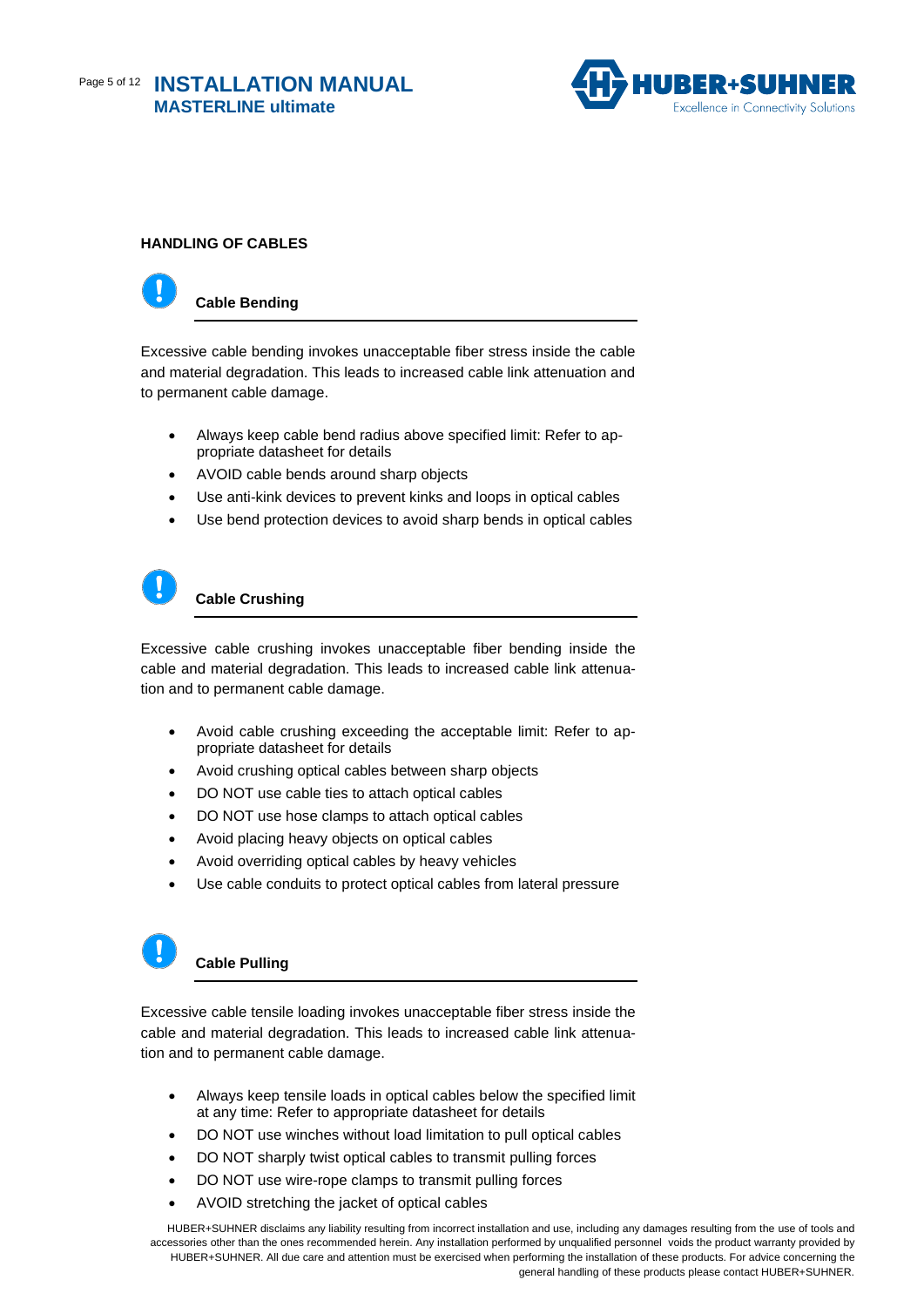Page 6 of 12 **INSTALLATION MANUAL MASTERLINE ultimate**



- Do not apply pulling forces at connectors
- Avoid dragging optical cables over sharp edges
- Use smooth turns on a mandrel with at least 20 times the cable diameter to transmit pulling forces
- To pull cabling system provided with protecting tube use eye of protecting tube to transmit pulling forces



#### **Handling of cables at low temperature**

Plastic materials become rigid and brittle at very low temperatures. This leads to permanent cable damage during improper handling.

- DO NOT coil or uncoil optical cables below specified minimum installation temperature: Refer to appropriate datasheet for details
- AVOID deploying optical cables below specified minimum installation temperature
- AVOID relocating optical cables below specified minimum installation temperature
- Allow optical cables to reach specified minimum installation temperature before handling



### **Handling of cables at high temperature**

Plastic materials become soft and stretchy at very high temperatures. This leads to permanent cable damage during improper handling.

- DO NOT coil or uncoil optical cables above specified maximum installation temperature: Refer to appropriate datasheet for details
- AVOID deploying optical cables above specified maximum installation temperature
- AVOID relocating optical cables above specified maximum installation temperature
- Allow optical cables to reach specified maximum installation temperature before handling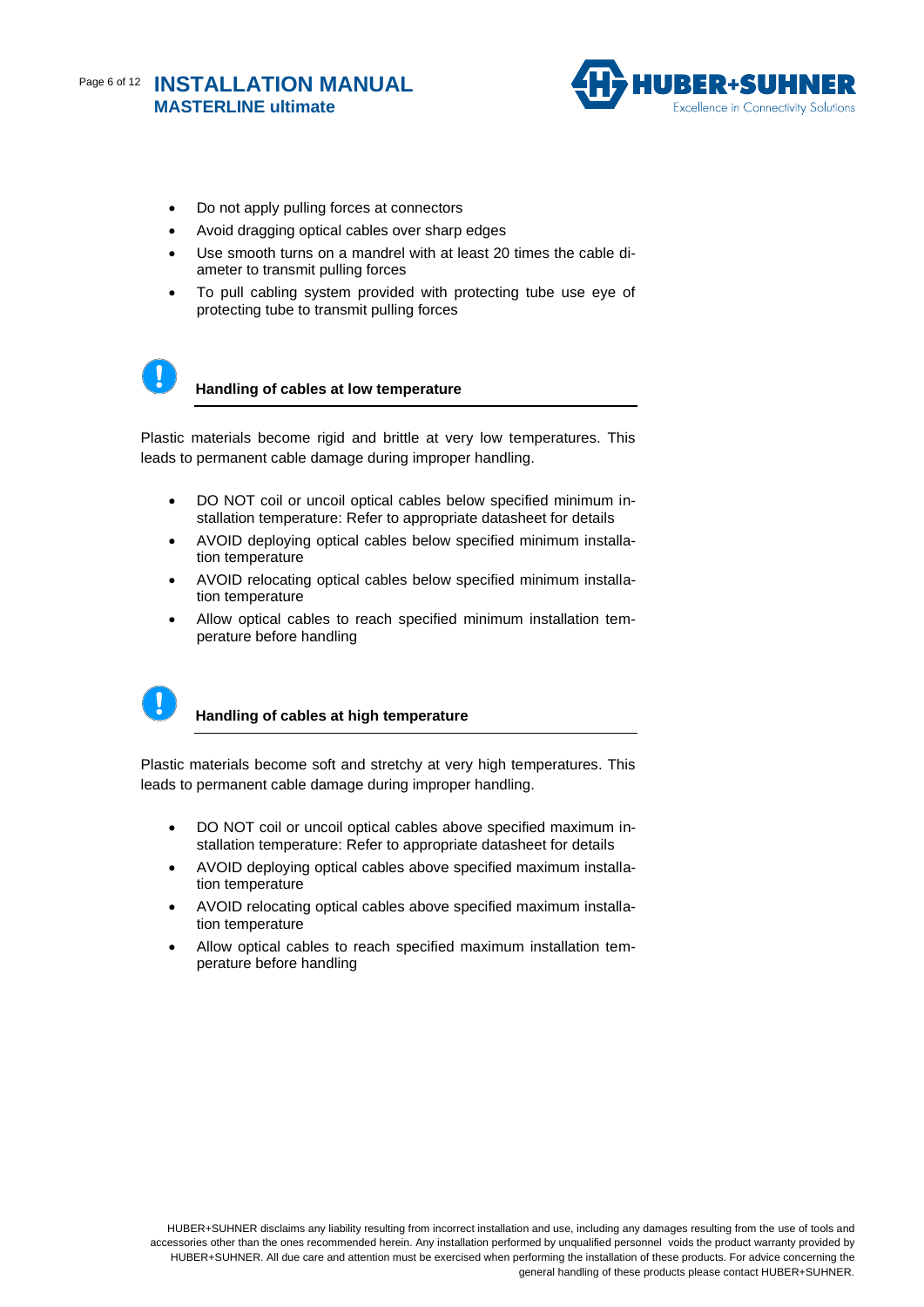

### **HANDLING OF FIBER OPTIC CONNECTORS**



**Fiber End cleaning Advice**

Contaminated fiber ends in connectors due to inappropriate connector cleaning may damage the optical interface of the connection. This leads to increased link attenuation, degraded return loss, increased Bit Error Rates or even catastrophic link failures.

# **WARNING! Invisible Laser Radiation Hazard - Bears risk of serious injuries!**

- Do NOT look into a fiber end without verifying that the line is completely de-energized
- Do NOT examine fiber ends using a microscope without verifying that the line is completely de-energized
- Always clean fiber ends before connecting
- Follow approved fiber end cleaning procedures
- Use an accepted solvent and lint-free wipes
- Use purpose-built swabs to clean fiber optic adaptors
- Allow solvents to evaporate before connecting
- NEVER use metallic objects to clean fiber ends
- Always replace dust caps when disconnecting fiber ends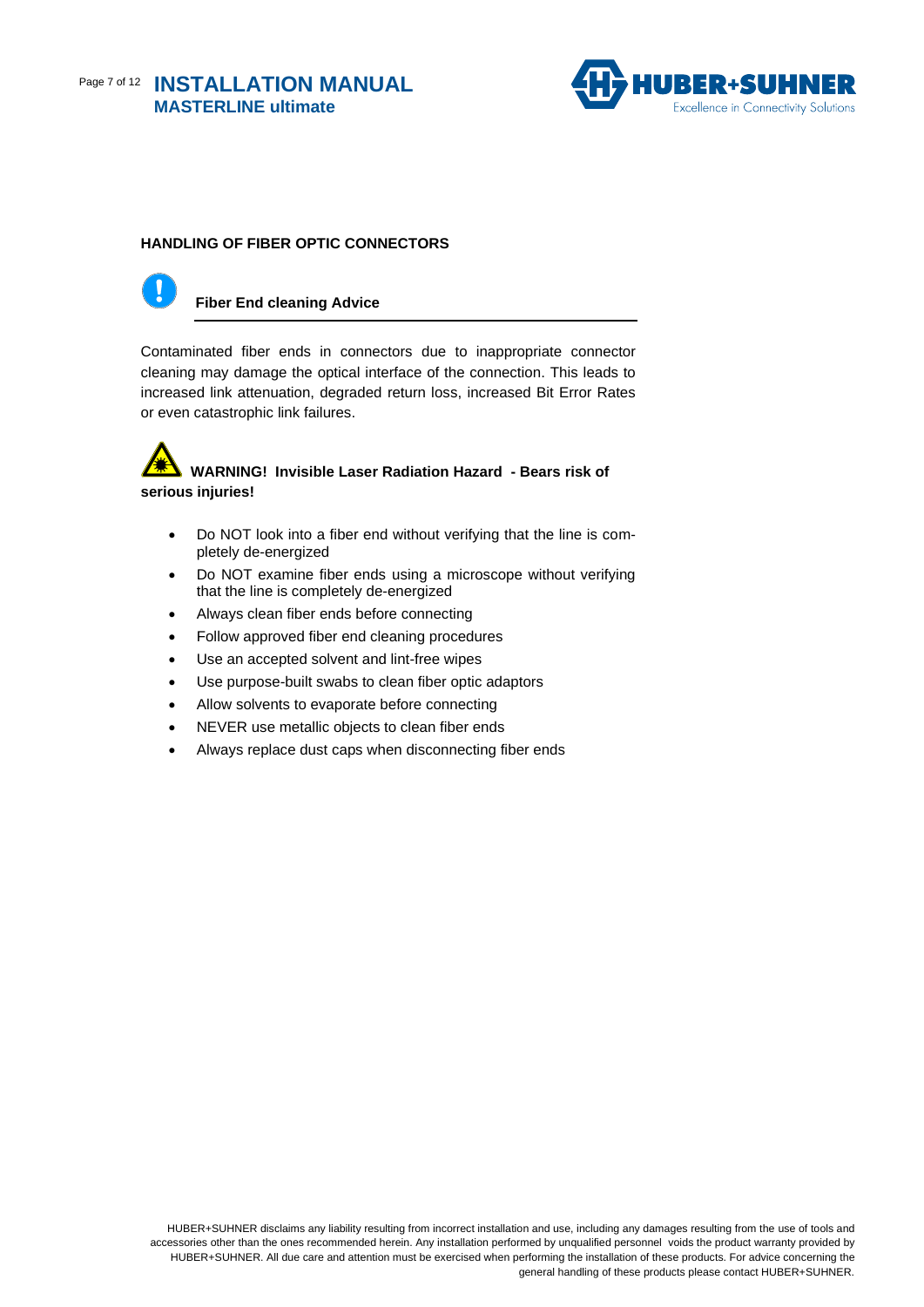## Page 8 of 12 **INSTALLATION MANUAL MASTERLINE ultimate**



| <b>INSTALLATION OF RRH SIDE OF ASSEMBLY</b> |                                                                                                                                                                                                                                                                          |                                   |
|---------------------------------------------|--------------------------------------------------------------------------------------------------------------------------------------------------------------------------------------------------------------------------------------------------------------------------|-----------------------------------|
| Step 1                                      | MLU adaptor plate                                                                                                                                                                                                                                                        | <b>Option mast mounted</b>        |
|                                             | First fix the MASTERLINE Ultimate mounting bracket.                                                                                                                                                                                                                      |                                   |
|                                             | <b>Mast mounted</b><br>The mounting bracket can be fixed to the antenna mast with<br>standard hose clamps. The mounting bracket has provisions<br>to support different size of hose clamps for different sizes of<br>antenna poles.                                      |                                   |
|                                             | <b>Wall mounted</b><br>In case the MASTERLINE Ultimate is mounted onto a wall<br>the mounting bracket can be fixed with anchors and screws.<br>The mounting holes can be drilled with an electric drill ac-<br>cording to the hole pattern shown on the right hand side. |                                   |
|                                             | Remark<br>The mounting accessories are not shipped with the product<br>and need to be ordered separately.                                                                                                                                                                | <b>Option wall mounted</b>        |
|                                             |                                                                                                                                                                                                                                                                          |                                   |
|                                             |                                                                                                                                                                                                                                                                          | 6.35<br>40                        |
|                                             |                                                                                                                                                                                                                                                                          | $4.724$ "<br>$\overline{20}$<br>٠ |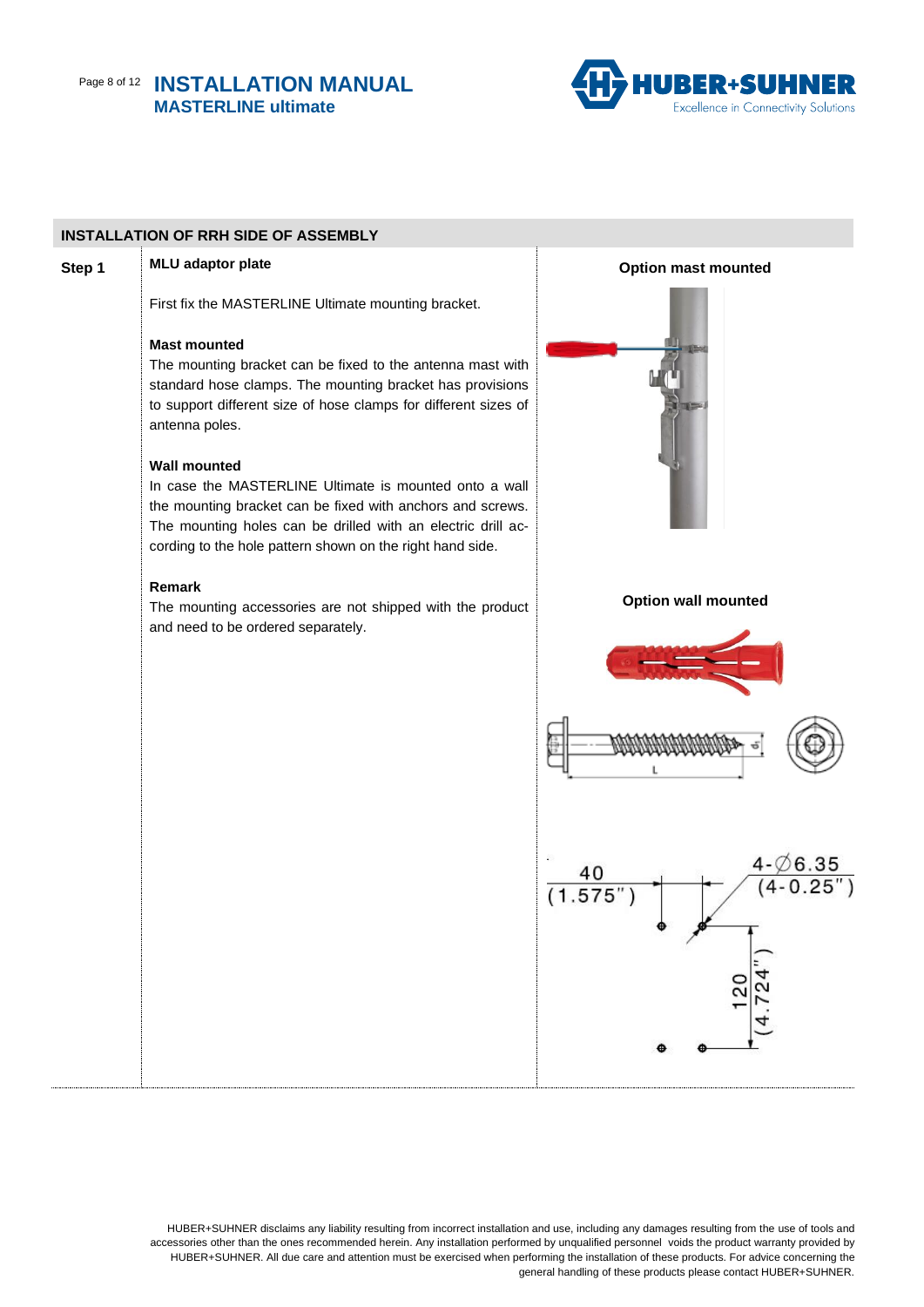## Page 9 of 12 **INSTALLATION MANUAL MASTERLINE ultimate**



| Step 2 | <b>Unspooling</b><br>For longer length systems the MASTERLINE ULTIMATE is<br>supplied on a double-flange reel which allows for easy and<br>straight-forward unspooling while lifting the connector head<br>up the mast at the same time.<br>Shorted lengths systems are supplied as an air coil and can<br>easily be unwounded prior to installation. |  |
|--------|-------------------------------------------------------------------------------------------------------------------------------------------------------------------------------------------------------------------------------------------------------------------------------------------------------------------------------------------------------|--|
| Step 3 | <b>Pulling</b><br>Use the integrated pulling eye in the connector head to lift<br>the cable up the mast without additional hoisting grips.                                                                                                                                                                                                            |  |
| Step 4 | Hook-in MLU head to adaptor plate<br>The MLU connector head can be easily snapped-into the<br>pre-mounted adaptor plate and firmly fixed with two screws<br>at the bottom of the connector head.                                                                                                                                                      |  |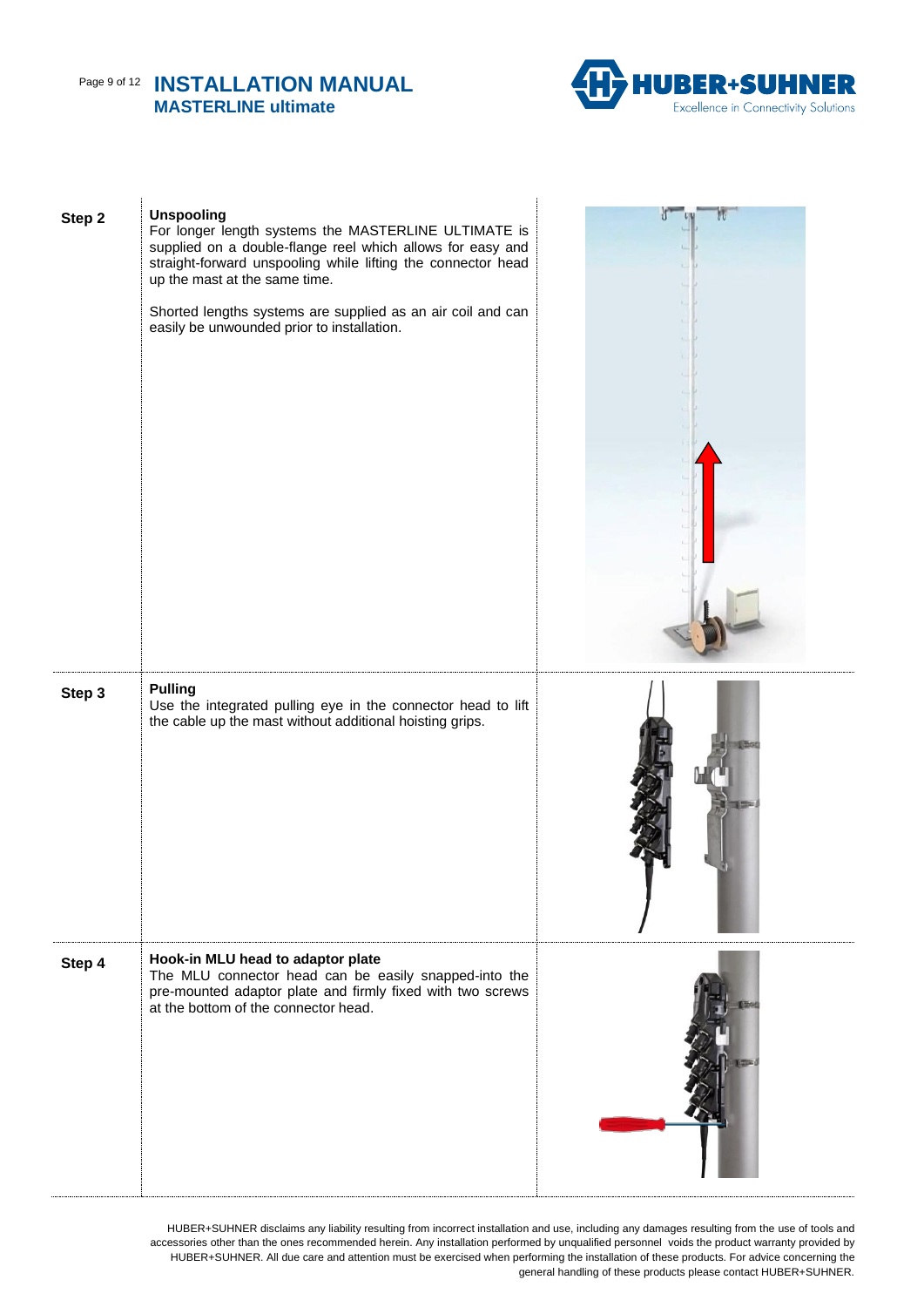## Page 10 of 12 **INSTALLATION MANUAL MASTERLINE ultimate**



| Step 5 | <b>RRH</b> connection<br>The remote radios then are connected with fiber optic jump-<br>ers.<br>A variety of jumpers with various connector interfaces to the<br>remote radio head are available from HUBER+SUHNER.<br>Refer to the datasheet or catalogue to select the correspond-<br>ing jumper types. |                                                 |
|--------|-----------------------------------------------------------------------------------------------------------------------------------------------------------------------------------------------------------------------------------------------------------------------------------------------------------|-------------------------------------------------|
| Step 6 | Fix cable with clamps to the mast. Recommended spacing<br>between clamps is 1m.<br>Different types of cable clamps can be ordered separately<br>from HUBER+SUHNER (for details refer to the catalogue).                                                                                                   | $\mathbb T$ m<br>$\sqrt{1}$ $\sqrt{1}$<br>U ovo |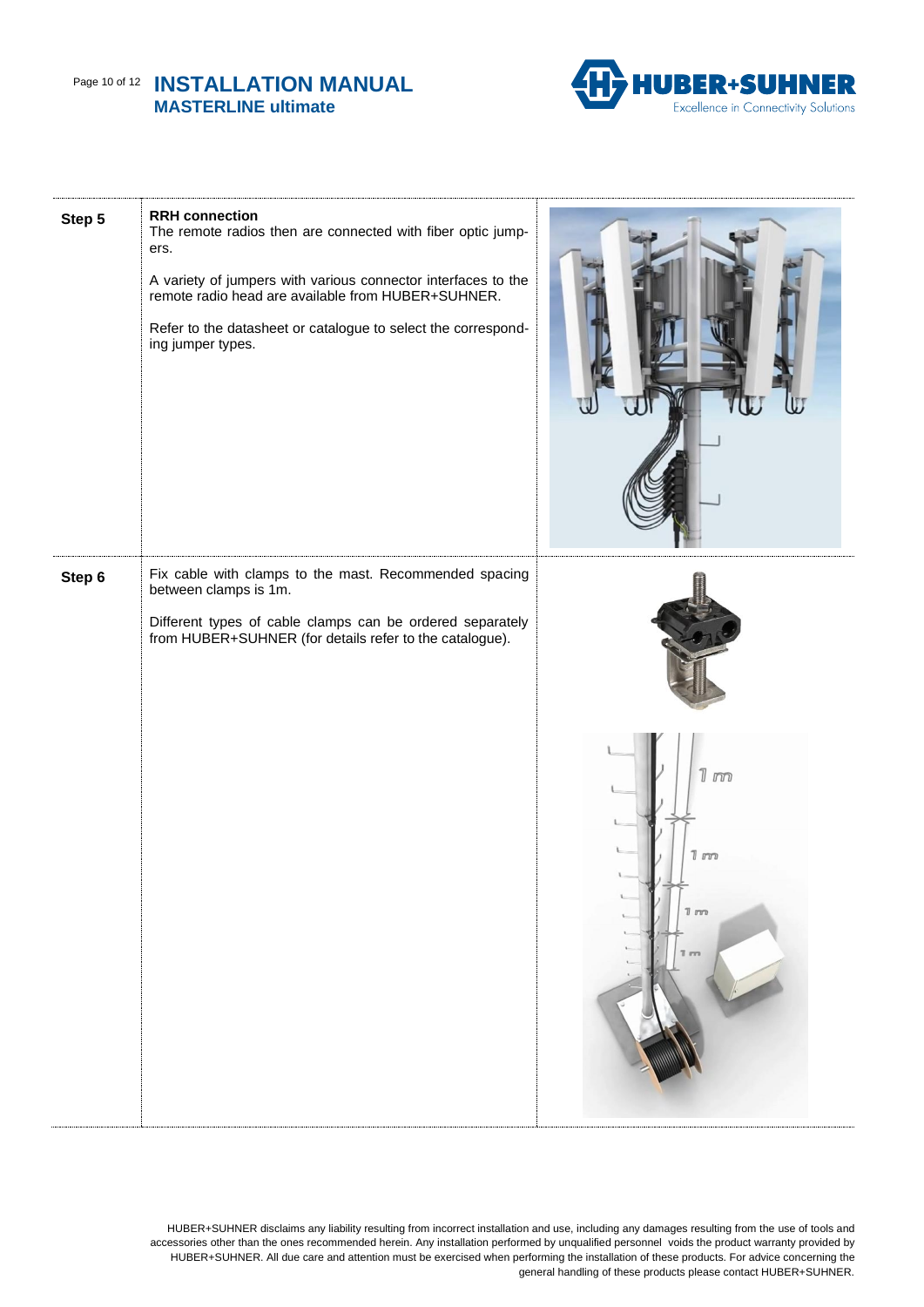## Page 11 of 12 **INSTALLATION MANUAL MASTERLINE ultimate**



### **FEED CABLE INTO BASE STATION**

| Step 7<br>inside the cabinet. | After unwinding the lower end of the assembly from the reel<br>keep the pulling tube closed until the cable end is routed<br>The closed pulling tube prevents the connectors from being<br>contaminated during handling.<br>Feed fiber optic cable through knock-out hole of the generic<br>base frame (GBF) below the base station.<br><b>Important:</b> Pull all cable over-length into the GBF for later<br>storage with over length management box.<br>Leave a small loop of cable for over-length management (1-<br>2m, be aware that minimum bending radius are maintained. |  |
|-------------------------------|-----------------------------------------------------------------------------------------------------------------------------------------------------------------------------------------------------------------------------------------------------------------------------------------------------------------------------------------------------------------------------------------------------------------------------------------------------------------------------------------------------------------------------------------------------------------------------------|--|
|-------------------------------|-----------------------------------------------------------------------------------------------------------------------------------------------------------------------------------------------------------------------------------------------------------------------------------------------------------------------------------------------------------------------------------------------------------------------------------------------------------------------------------------------------------------------------------------------------------------------------------|--|

|         | <b>CONNECT FIBER OPTIC IN BASE STATION</b>                                                                                                                                                      |           |
|---------|-------------------------------------------------------------------------------------------------------------------------------------------------------------------------------------------------|-----------|
| Step 8  | Store fiber optic cable over-length inside the base station.<br>A box for over-length management is available from HU-<br>BER+SUHNER and can be ordered separately (e.g. H+S<br>item 84103325). |           |
| Step 9  | Open the sealed protection tube by pulling the rip-cord.                                                                                                                                        | IT M IIII |
| Step 10 | Remove the protection tube from the fiber optic fan-outs.                                                                                                                                       |           |